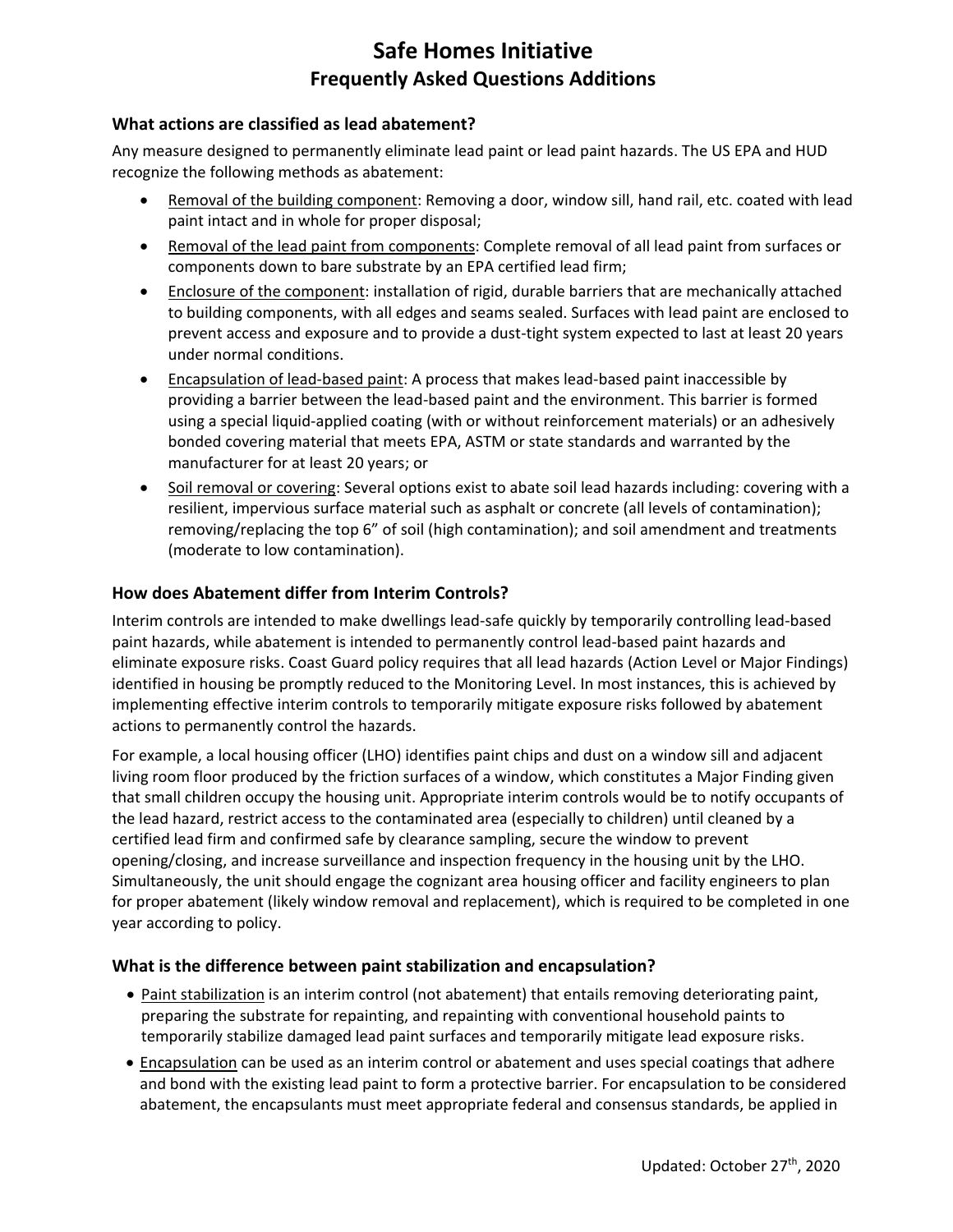# **Safe Homes Initiative Frequently Asked Questions Additions**

accordance with the manufacturer's requirements and be warranted by the manufacturer for at least 20 years. Typically, the word encapsulation is used in reference to abatement (long-term) and paint stabilization is used to refer to interim controls (short-term).

### **Does abatement apply only to the immediate area where the lead hazard finding is located or does the entire room or home require abatement?**

First, it is essential to clearly understand the definition of a *lead finding*. As shown in the original ERA inspection reports and recorded in HMIS, lead findings represent specific building components such as stair railing, doors, trim, windows, interior sills, etc. as defined by state-certified lead inspectors based upon building component functions and painting history. This was completed for nearly all Coast Guard Housing units between 1995 and 1999 and the lead findings are recorded in HMIS.

As an example, a lead inspector may record an entire window as a single lead finding or record the window components (interior sill, exterior sill, trough, sash, apron, parting bead, stop bead, casing, etc.) as separate lead findings. However, because it is highly unlikely that all these components have different painting histories, entire windows are normally recorded as a single lead finding unless the inspector's professional judgment and field condition dictate otherwise.

All lead exposure risks identified by the state-certified risk assessor as Action Level or Major Findings require interim controls followed by abatement. For example, if the certified lead risk assessment identifies Action Level findings in the bedroom #1 on the closet door frame, then the damaged lead paint on the door frame would require interim controls to return it to the Monitoring Level. However, for the required abatement, the answer depends upon how the lead finding is defined/recorded by the lead inspector (original ERA assessment and HMIS records). So, if the entire door frame is recorded as a single lead finding, then the entire door frame must be abated to permanently remove the lead hazard from that component.

## **Also, can we just perform "spot" abatement or partial abatement that just addresses the current lead paint damage?**

The short answer is no. Interim controls are employed to temporarily mitigate risks often using "spot" paint stabilization approach followed by dust clean up, etc. However, as mentioned above, abatement is different and must address the *lead finding* as defined in the original lead inspector's reports and recorded as findings in HMIS. As decided by CG senior leadership over 25 years ago, the intent of the SEH lead in housing policy is to manage lead paint in place and systematically eliminate the hazards over time through abatement as lead paint failures occur.

So, the policy expectation is that each time an Action Level or Major Finding is identified, an HMIS finding will be marked abated within the database within 3 years and 1 year, respectively. Spot abatements do not allow any HMIS Findings to be marked abated and only serves to complicate understanding regarding the locations of remaining lead paint hazards. In other words, unless all building components in an HMIS lead finding are fully abated at once, then all of the components must still be treated as lead paint. The practice of conducting partial abatements does not ultimately result in any long-term hazard control or safety gains for Coast Guard, but can and does result in a false sense of security, reduced awareness regarding lead hazard locations and significant funding losses due to recurrent abatement actions on the same surfaces.